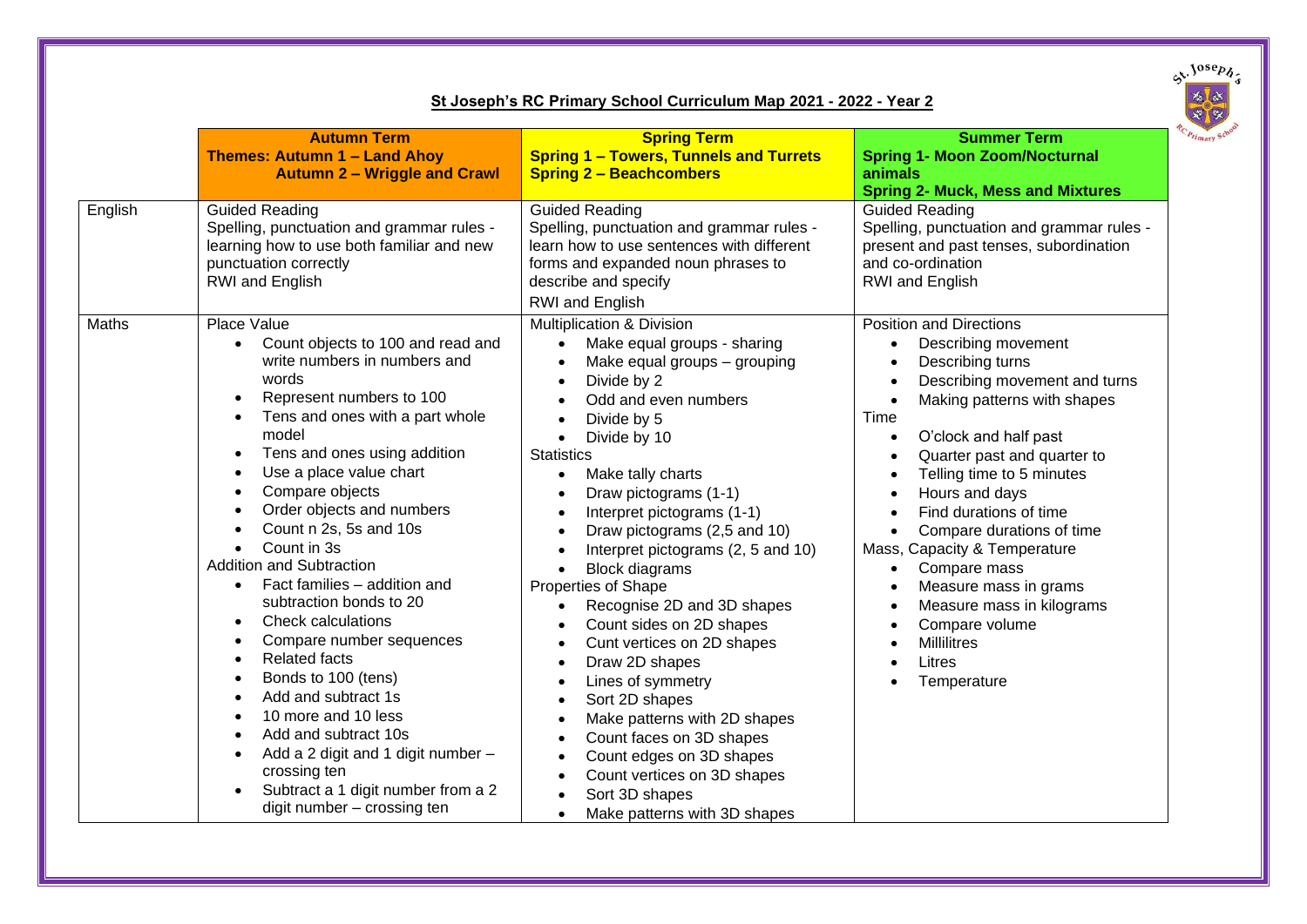| <b>RE</b> | Add two 2 digit numbers - not crossing<br>$\bullet$<br>ten - add ones and add tens<br>Add tow 2 digit numbers - crossing ten<br>$\bullet$<br>- add ones and add tens<br>Subtract a 2 digit number from a 2 digit<br>number - not crossing ten<br>Subtract a 2 digit number from a 2 digit<br>$\bullet$<br>number - crossing ten - subtract ones<br>and tens<br>Bonds to 100 (tens and ones)<br>٠<br>Add three 1 digit numbers<br>$\bullet$<br>Money<br>Count money - pence<br>$\bullet$<br>Count money - pounds (notes and<br>coins)<br>County money – notes and coins<br>Select money<br>Make the same amount<br>Compare money<br>Find the total<br>Find the difference<br>Find change<br>Two step problems<br>$\bullet$<br><b>Multiplication and Division</b><br>Recognise equal groups<br>$\bullet$<br>Make equal groups<br>Add equal groups<br>Multiplication sentences using the X<br>symbol<br>Multiplication sentences from pictures<br>Use arrays<br>2 times table<br>5 times table<br>10 times table<br>$\bullet$<br>Family: Beginnings; Signs and Symbols in | Fractions<br>Make equal parts<br>Recognise a half<br>Find a half<br>Recognise a quarter<br>٠<br>Find a quarter<br>Recognise a third<br>Find a third<br>Unit fractions<br>Non-unit fractions<br>Equivalence of $\frac{1}{3}$ and $\frac{2}{4}$<br>Find three quarters<br>Count in fractions<br>Length and Height<br>Measure length (cm)<br>Measure length (m)<br>Compare lengths<br>Order lengths<br>Four operations with lenghts<br>Books used in Church: Thanksgiving - the | Pentecostal: Rules - Sacrament of          |
|-----------|------------------------------------------------------------------------------------------------------------------------------------------------------------------------------------------------------------------------------------------------------------------------------------------------------------------------------------------------------------------------------------------------------------------------------------------------------------------------------------------------------------------------------------------------------------------------------------------------------------------------------------------------------------------------------------------------------------------------------------------------------------------------------------------------------------------------------------------------------------------------------------------------------------------------------------------------------------------------------------------------------------------------------------------------------------------------|------------------------------------------------------------------------------------------------------------------------------------------------------------------------------------------------------------------------------------------------------------------------------------------------------------------------------------------------------------------------------------------------------------------------------------------------------------------------------|--------------------------------------------|
|           | Baptism; Advent-preparing to celebrate<br>Christmas; Judaism                                                                                                                                                                                                                                                                                                                                                                                                                                                                                                                                                                                                                                                                                                                                                                                                                                                                                                                                                                                                           | Mass: Islam: Lent/Easter                                                                                                                                                                                                                                                                                                                                                                                                                                                     | Reconciliation: God's treasure – the world |
| Science   | Every day materials                                                                                                                                                                                                                                                                                                                                                                                                                                                                                                                                                                                                                                                                                                                                                                                                                                                                                                                                                                                                                                                    | Animals, including humans                                                                                                                                                                                                                                                                                                                                                                                                                                                    | Living Things & their habitats             |